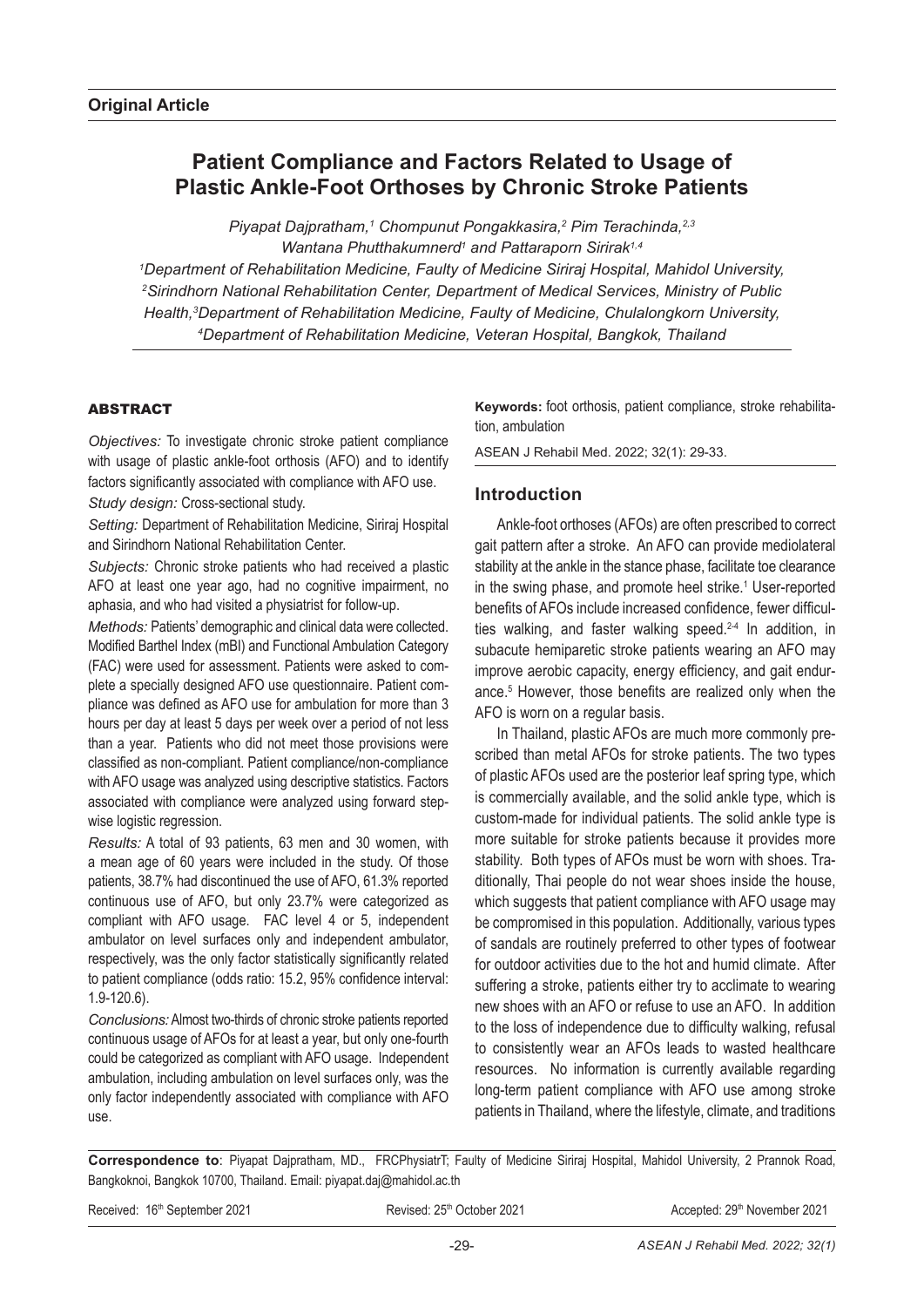are quite different from those of Western countries. The objective of the present study was to investigate the use of a plastic AFO by chronic stroke patients who had received their AFO at least one year prior to study, and to identify factors significantly associated with patient compliance with AFO usage.

### **Methods**

This cross-sectional study was conducted at the Rehabilitation Medicine Outpatient Clinic at Siriraj Hospital, (Bangkok, Thailand) and the Sirindhorn National Rehabilitation Center (Nonthaburi, Thailand) after receiving an approval from the institutional review boards of both hospitals.

#### **Participants**

Study participants were recruited by convenience sampling of patients from both hospitals. Chronic stroke patients age 18 years or older who visited one of the hospitals during 2014-2018 and received a plastic AFO to correct gait pattern for the first time and used the AFO for at least a year prior to the study were recruited. Stroke patients with documented cognitive impairment, an inability to verbally communicate, or who were unwilling to join the study were excluded. After inclusion-exclusion screening, a written informed consent to participate was obtained from all enrolled study participants.

#### **Procedure**

All study participants' functional ability and ambulation status were assessed using the modified Barthel Index (mBI)<sup>6</sup> and the Functional Ambulation Category (FAC).<sup>7</sup> FAC has 6 levels that range from level 0 (non-functional ambulator) to level 5 (independent ambulator). The participants were then asked to complete an AFO use questionnaire specifically designed and developed for the present study. The items in the questionnaire consisted of the patient's perception of AFO, frequency of AFO use for ambulation, perceived benefits and drawbacks of the AFO, and the participant's feedback regarding ways to facilitate AFO usage. The newly designed questionnaire was tested for understandability with 10 stroke patients, including both AFO users and nonusers. Completed questionnaires were immediately checked to ensure that there was no identify missing data and request that information.

#### **Sample size calculation**

As there have been no studies reporting patient compliance with AFO use after a stroke, the authors estimated AFO use and usage based clinical observations to calculate the sample size. Based on clinical observation and using a 95% confidence interval (CI), it was estimated that  $50.0\% \pm 10.0\%$ of stroke patients who received an AFO would comply with long-term AFO use recommendations. Sample size calculation indicated that a minimum of 97 subjects were needed.

#### **Data analysis**

The data were analyzed using PASW Statistics for Windows (version 18.0; SPSS, Inc., Chicago, IL, USA).<sup>8</sup> Descriptive statistics were used to summarize patient characteristics, including frequency and percentage, mean and standard deviation, and range.

Patients were categorized as compliant or non-compliant on the frequency of AFO use. Compliant was defined as using an AFO for ambulation for more than 3 hours per day at least 5 days per week whereas non-compliant was defined as not using AFO at all or using it less than 3 hours per day. Patient compliance/non-compliance is reported as percentage.

Univariate analysis was performed to evaluate the differences between compliant and non-compliant patients. The chi-square test was used to compare qualitative variables, including gender, education level, presence of comorbid illness, type of stroke, side of weakness, use of walking aids, period of having an AFO, benefits and drawbacks associated with wearing an AFO, and FAC level. In the present study, FAC level 0-1 was classified as a non-functional ambulator, i.e., a stroke patient totally dependent on physical assistant to ambulate. FAC 2-3 was classified as an assisted ambulator, i.e., a stroke patient more or less in need of a person to either physically assist or supervise ambulation. FAC 4-5 was classified as an independent ambulator. The independent samples t-test was used to analyze quantitative variables (age and the modified Barthel Index score). Forward stepwise logistic regression analysis was then performed to determine which factors were significantly associated with patient compliance with AFO usage. Adjusted odds ratios and 95% CIs were estimated. A *p*-value of < 0.05 was considered statistically significant.

#### **Results**

Plastic AFOs were prescribed for 230 stroke patients during 2014-2018. Of those, eighty-nine patients were unreachable, 16 patients had died, 10 patients were unable to verbally communicate, 10 patients were documented as having cognitive impairment, and 12 patients declined to participate. The remaining 93 patients (63 men and 30 women, mean age 60 years) were included.

**Table 1.** Frequency and duration of plastic ankle-foot orthosis use among chronic stroke patients after receiving a prescribed orthosis at least one year  $(N = 93)$ 

| Frequency of use | Duration of use per day | Total         |               |          |
|------------------|-------------------------|---------------|---------------|----------|
| per week         | $<$ 1 hour              | 1-3 hours     | > 3 hours     |          |
| Not at all       | ----------              | -36 (38.7) -- | ------------- | NA       |
| 1-2 days         | 5(5.4)                  | 8(8.6)        | 4(4.3)        | 17(18.3) |
| 3-4 days         | 1(1.0)                  | 4(4.3)        | 5(5.4)        | 10(10.7) |
| 5-7 days         | 5(5.4)                  | 3(3.2)        | 22(23.7)      | 30(32.3) |
| Daily            | 11(11.8)                | 15(16.1)      | 31(33.4)      |          |

Number (%); NA, not applicable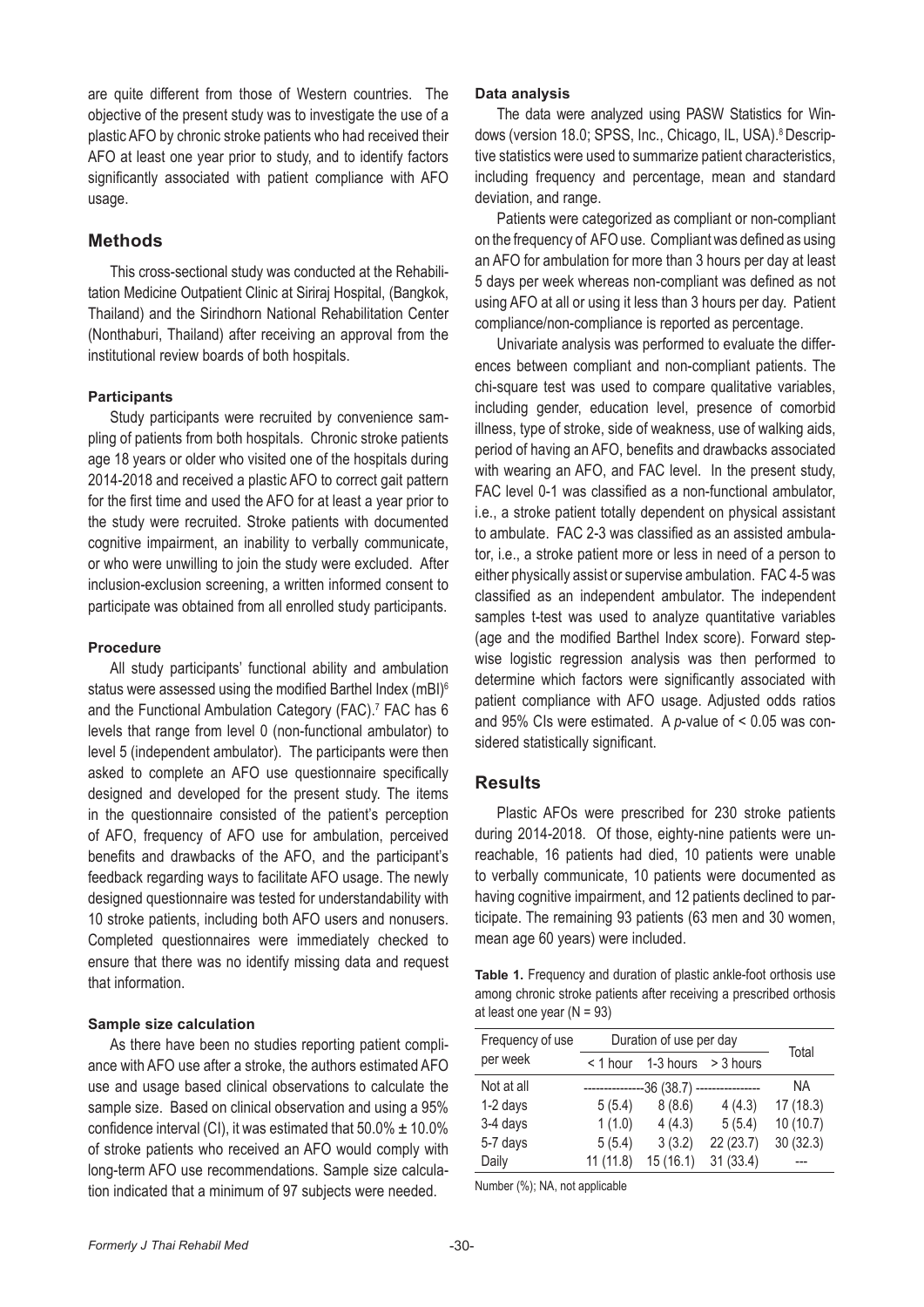|  | Table 2. Patient variables comparing compliance and non-compliance with ankle-foot orthosis (AFO) usage |  |
|--|---------------------------------------------------------------------------------------------------------|--|
|--|---------------------------------------------------------------------------------------------------------|--|

| Variables                                   | Compliant user (n=22) | Non-compliant user (n=71) | p-value   |
|---------------------------------------------|-----------------------|---------------------------|-----------|
| Gender <sup>1</sup>                         |                       |                           |           |
| • Male                                      | 17(77.3)              | 46 (4.8)                  | 0.27      |
| • Female                                    | 5(22.7)               | 25(35.2)                  |           |
| Age (years) $2$                             | 55.1 (10.7)           | 61.8(11.5)                | 0.018     |
| Education <sup>1</sup>                      |                       |                           |           |
| • High school or lower                      | 10 (44.9)             | 46 (64.9)                 | 0.085     |
| • Higher than high school                   | 12(55.1)              | 25(35.1)                  |           |
| Presence of comorbid illness <sup>1</sup>   | 19 (86.4)             | 65 (91.5)                 | 0.44      |
| Type of stroke <sup>1</sup>                 |                       |                           |           |
| • Hemorrhagic                               | 12 (54.5)             | 22(31.0)                  | $0.045^*$ |
| • Ischemic                                  | 10 (45.5)             | 49 (69.0)                 |           |
| Side of weakness <sup>1</sup>               |                       |                           |           |
| • Right                                     | 10(45.5)              | 38 (53.5)                 | 0.51      |
| $\cdot$ Left                                | 12 (54.5)             | 33(46.5)                  |           |
| Use walking aids <sup>1</sup>               | 19 (86.4)             | 61(85.9)                  | 1.0       |
| Duration of having AFO <sup>1</sup>         |                       |                           |           |
| $\cdot$ < 2 years                           | 13(59.1)              | 39 (54.9)                 | 0.73      |
| $\cdot$ > 2 years                           | 9(40.9)               | 32(45.1)                  |           |
| Modified Barthel Index score <sup>2</sup>   | 17.6(2.2)             | 14.4(4.6)                 | < 0.001   |
| Functional Ambulation Category <sup>1</sup> |                       |                           |           |
| • Non-functional ambulation                 | 1(4.5)                | 25(35.2)                  | $0.001^*$ |
| • Assisted ambulation                       | 1(4.5)                | 13(18.3)                  |           |
| • Independent ambulation                    | 20 (91.0)             | 33 (46.5)                 |           |

<sup>1</sup>Number (%), <sup>2</sup>mean (standard deviation), \* p-value < 0.05 indicates statistical significance

**Table 3.** Analysis of factors independently associated with patient compliance with ankle-foot orthosis use

| Variable                                                                                                           | Adjusted odds ratio<br>(95% confidence<br>interval) | p-value                     |
|--------------------------------------------------------------------------------------------------------------------|-----------------------------------------------------|-----------------------------|
| Functional ambulation category<br>• Non-functional ambulation<br>• Assisted ambulation<br>• Independent ambulation | 1 O<br>1.92 (0.11-33.30)<br>15.2 (1.90-120.62)      | 0.65<br>$0.01$ <sup>*</sup> |

\**p*-value < 0.05 indicates statistical significance

One year or more after having received the prescribed plastic AFO, patients reported highly variable AFO use. Of the 93 patients, 23.7% were classified as compliance with AFO usage instructions, with the remainder (61.3%) were non-compliance. Of the non-compliant patients, 37.6% used the prescribed AFO for less than the recommended periods and 38.7% had discontinued use of the prescribed plastic AFO (Table 1).

Univariate analysis revealed patient compliance to be statistically significantly associated with younger age, hemorrhagic stroke, high Barthel Index, and FAC level of independent ambulator status (Table 2). Forward stepwise logistic regression analysis showed independent ambulation to be the only factor independently associated with compliance with AFO use (odds ratio: 15.2; 95% confidence interval: 1.9- 120.62) (Table 3).

Regarding the benefits and drawbacks associated with wearing the prescribed plastic AFOs, compliant users reported significantly more benefits than did non-compliant users. However, there were no statistically significant differences between groups related to the drawbacks associated with wearing an AFO (Table 4).

Concerning patients' perception of AFOs, most participants (78.5%) rated wearing AFOs without shoes (85%) and the ease of donning and doffing the AFOs (80%) as the two most important factors that influenced their AFO use. Among compliant patients, Other AFO-related factors that influenced AFO use were lighter weight AFOs (68.8%) and improved AFO appearance (61.3%).

### **Discussion**

This is the first study in Thailand to explore chronic stroke patient compliance with the use of plastic AFOs. In the present study, the percentage of patient compliance with AFO use recommendations for at least one year was 23.7%. This percentage was lower than the 50% which had been anticipated based on previous studies of the benefits of AFOs for walking ability of stroke patients.<sup>9-11</sup>

Nakipoglu et al,<sup>12</sup> recruited stroke patients with various durations of AFO use after at least 3-months post-stroke and found that 59.4% used their lower extremity orthosis every day and 29.7% did not use their orthosis at all. In the present study, among the chronic stroke patients who had their orthosis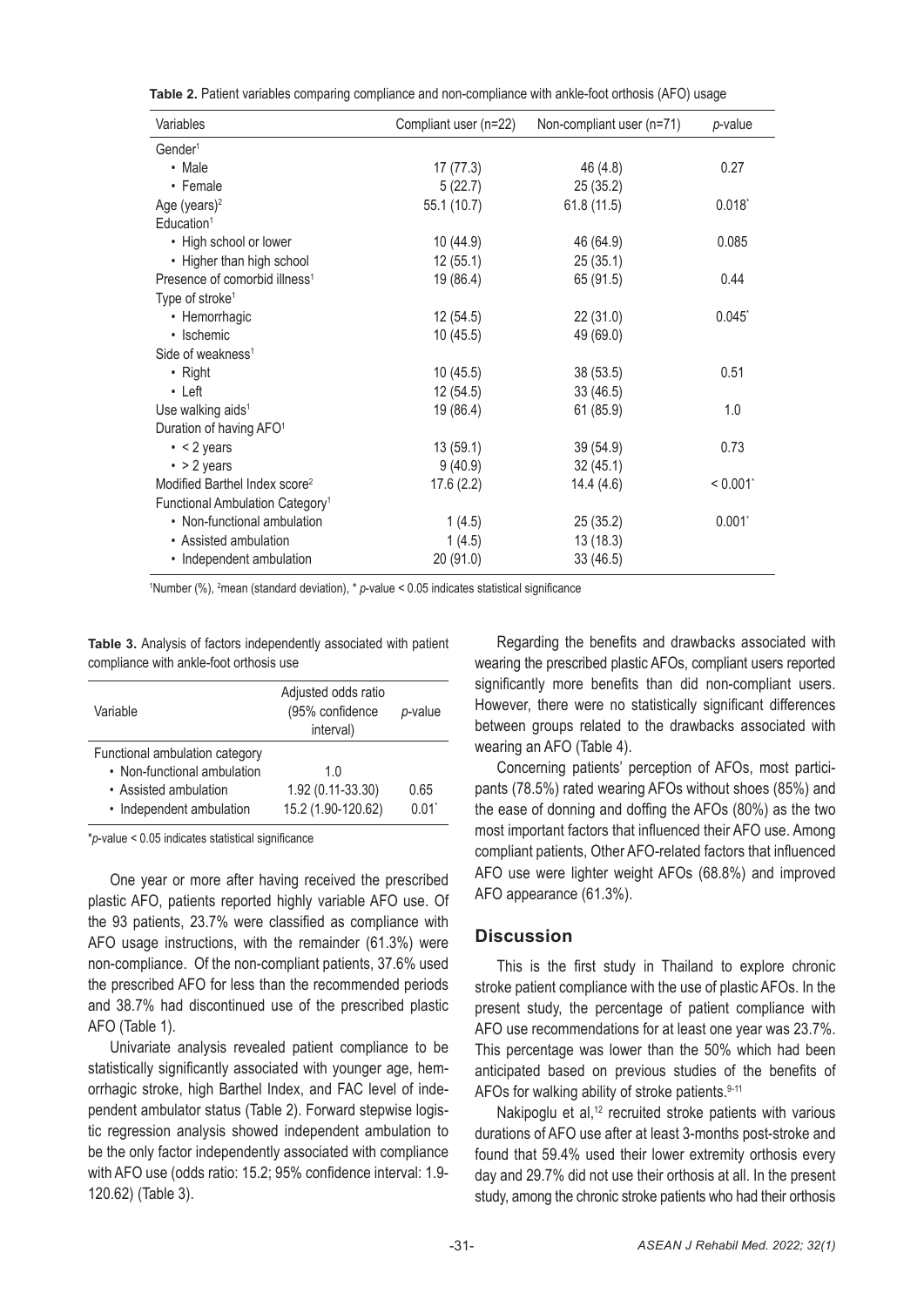**Table 4.** Patient variables comparing compliance and non-compliance with ankle-foot orthosis (AFO) usage

| Variables               | Compliant users $(n = 22)$ | Non-compliant users $(n = 71)$ | p-value         |
|-------------------------|----------------------------|--------------------------------|-----------------|
| <b>Benefits</b>         |                            |                                |                 |
| More confidence         | 21(95.5)                   | 45 (63.4)                      | $0.004^{\circ}$ |
| Faster walking          | 19 (86.4)                  | 34 (47.9)                      | 0.001           |
| Longer walking distance | 21(95.5)                   | 35(49.3)                       | < 0.001         |
| Improved foot clearance | 20(90.9)                   | 47 (66.2)                      | $0.024^{\circ}$ |
| <b>Drawbacks</b>        |                            |                                |                 |
| Discomfort              | 11(50.0)                   | 30(42.9)                       | 0.56            |
| Pain                    | 12(54.5)                   | 49 (70.0)                      | 0.18            |
| Ulceration              | 18 (81.5)                  | 60(85.7)                       | 0.66            |
| Falls                   | 20 (90.9)                  | 64 (91.4)                      | 0.82            |

Number (%), \* *p*-value < 0.05 indicates statistical significance

for at least one year earlier, 32.3% used their AFO almost every day although only 23.7% were counted as compliant based on our definition of using AFO for ambulation more than 3 hours per day and at least 5 days per week and 38.7% had stopped using their AFO. Compared to the Nakipoglu study,<sup>12</sup> our findings suggest that the percentage of patients who discontinue AFO use increases over time.

In the present study, benefits of AFO were reported more frequently by compliant users than by non-compliant users. In addition, compliant users felt that ease of donning and doffing, weight, and appearance of the AFOs were strong influencing factors for AFO use. Difficulty wearing a prescribed orthosis has been reported to be a main reason for AFO discontinuation<sup>12</sup> which is consistent with the present study. Hung et al, studied the effects of anterior AFOs which are commonly prescribed for Taiwanese patients.<sup>13</sup> They found that all 52 chronic stroke patients who had had their anterior AFOs for  $\geq$  5 months wore their AFOs for outdoor activities: however, only half of those patients wore them at home. The benefits of AFOs have also been addressed in several other studies.<sup>3,12,14</sup> Notably, those studies reported that many subacute to chronic stroke patients who had discontinued the use of their AFO perceived no beneficial effect of the AFOs.

Univariate analysis in the present study revealed AFO users to be younger, more likely to have had a hemorrhagic stroke, have a higher modified Barthel Index score, and higher FAC levels compared to non-compliant users. When these variables were entered into forward stepwise logistic regression analysis, independent ambulation was found to be the only statistically significant independent predictor of patient compliance with AFO use. This finding is consistent with that of a study by Lehman<sup>15</sup> who reported that AFOs are worn by patients who are able to walk without them but cannot do so safely. Stroke patients who are able to walk may still have problems with their balance, which increases their risk of falling. The use of AFOs by stroke patients with muscle weakness of the ankle joints is one strategy to improve standing and walking ability by facilitating weight distribution to the affected leg,<sup>9</sup> improving balance,<sup>16</sup> and reducing the risk of falling.17,18 These benefits were acknowledged by patients

in our study. Compared to the perceptions of non-compliant users, compliant users reported that they felt significantly more confident. These same feelings of AFO-influenced patient confidence have also been reported in previous studies.<sup>2,3</sup> AFO users in this study also reported a significantly faster gait and longer walking distances compared to nonusers. This finding can be explained by the reported findings that AFO use can enhance step and stride length, increase walking speed,  $9,14$  reduce the energy cost of walking<sup>11</sup> and significantly increase toe clearance.<sup>19</sup>

The participants in the present study also commented on the problems associated with wearing AFOs such as discomfort, pain, ulceration, and falls. Interestingly, a high percentage of both the compliant and non-compliant groups reported falls related to AFO use. This should be investigated further to determine if it is true, and, if so, which types of AFO are the cause of falls as well as the circumstances under which falls commonly occur. This information could be used by prosthetists and physiatrists when they are promoting or counseling patients on AFO use. The weight, design, and appearance of AFOs were additional factors that were reported to influence AFO use by our study patients. Patients in other studies have provided similar feedback.<sup>2,3</sup> If these factors can be addressed, patient compliance with AFO use may be increased, improving patient outcomes and justifying the cost of providing these therapeutic lower extremity orthoses. The clinical implication from the present study is that prescribing plastic AFOs for stroke patients whose FAC could potentially reach level 4/5 could increase compliance with AFO usage.

Some limitations of this study should be mentioned. First, this study evaluated compliance in using AFOs including usage patterns, benefits, and drawbacks of AFOs among chronic stroke patients who had received their AFO at least one year earlier. A low rate of patient compliance with AFO usage might be due to our strict definition of compliance to mean more than 3 hours use of the AFO daily five days a week for ambulation. This definition may be inappropriate for chronic stroke patients as they are more sedentary than older adults<sup>17</sup> and the amount of walking per day or per week